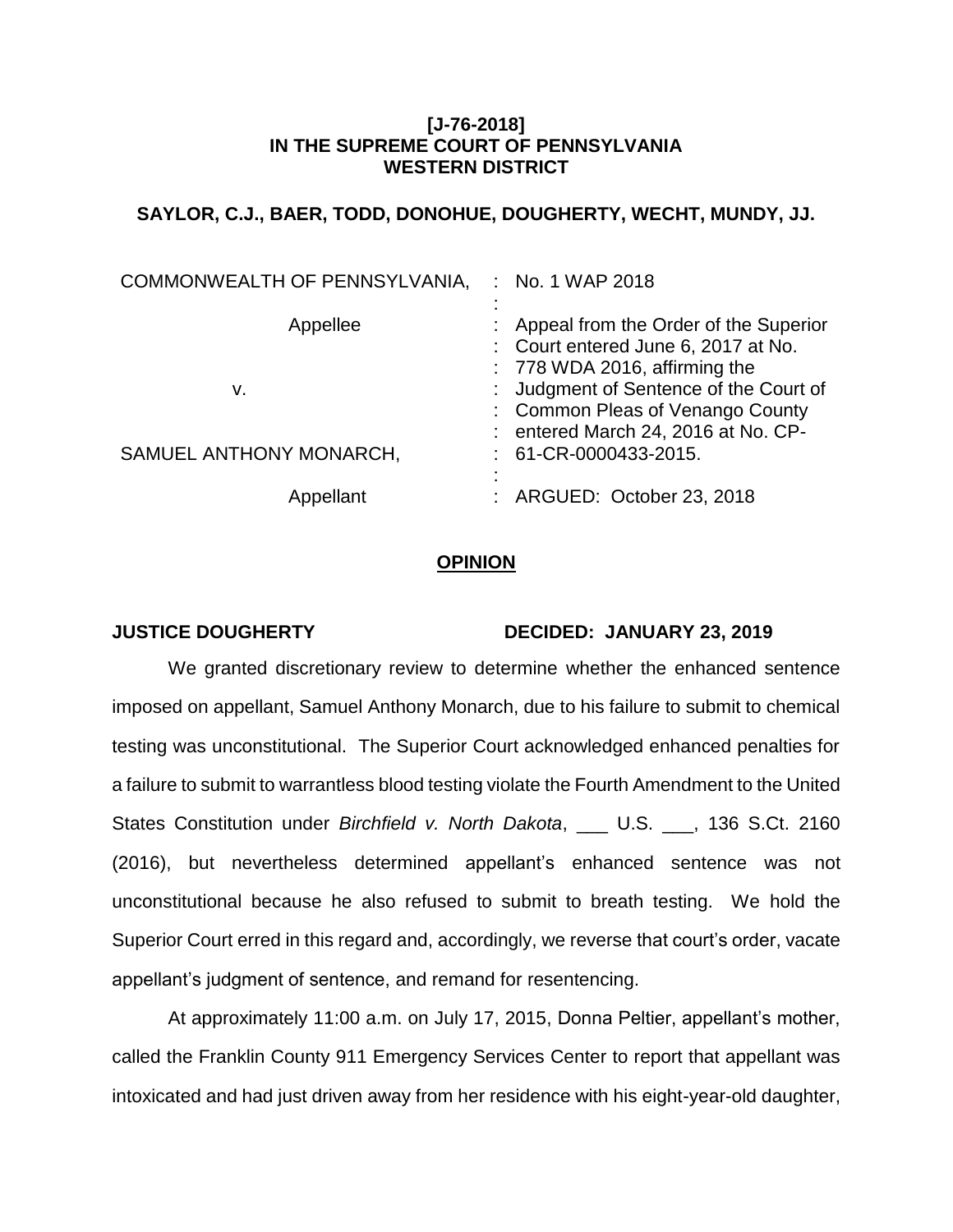G.M. N.T. 2/12/16 at 146. When Officer Steven Barnes of the City of Franklin Police Department arrived at Ms. Peltier's residence, he encountered Ms. Peltier and Marcy Lusher, appellant's girlfriend, both of whom appeared upset. *Id*. at 148. Both Ms. Peltier and Ms. Lusher stated appellant left the residence within the last half hour and was intoxicated when he left. *Id*. at 149. Other officers were dispatched to the surrounding area to search for appellant's vehicle and to check on G.M.'s safety. *Id*. at 192-93. After observing appellant's vehicle parked outside of his residence, Officer Aaron Campbell knocked on appellant's door, spoke with appellant and confirmed that G.M. was safely inside the residence. *Id*. at 193. Appellant told Officer Campbell he had not been driving but instead walked from his mother's house. *Id.* at 196. In response, another officer, Lieutenant Kevin Anundson, went to where appellant's vehicle was parked, heard a clicking sound coming from the engine, and felt that the hood of the vehicle was very warm to the touch. *Id.* at 213. Officer Campbell also observed appellant's speech was slurred, he was having difficulty standing, he smelled of alcohol, and he had glassy, bloodshot eyes. *Id*. at 195. Based on these observations, Officer Campbell twice asked appellant to complete field sobriety tests and twice asked appellant to submit to blood and breath tests. *Id*. at 201, 204. Following appellant's refusals, Officer Campbell placed him under arrest. *Id*. at 204.

Appellant was transported to the City of Franklin Police Station and his arrest was processed by Officer Barnes. *Id*. at 151. Officer Barnes asked appellant whether he would submit to blood or breath testing and he once again refused. *Id*. at 152. Officer Barnes then read the PennDOT DL-26 form to appellant, which included a warning that he would be subject to enhanced criminal penalties if he refused chemical testing, and appellant nonetheless again refused to submit to chemical testing. *Id*. at 153. Appellant was charged with endangering the welfare of a child and driving under the influence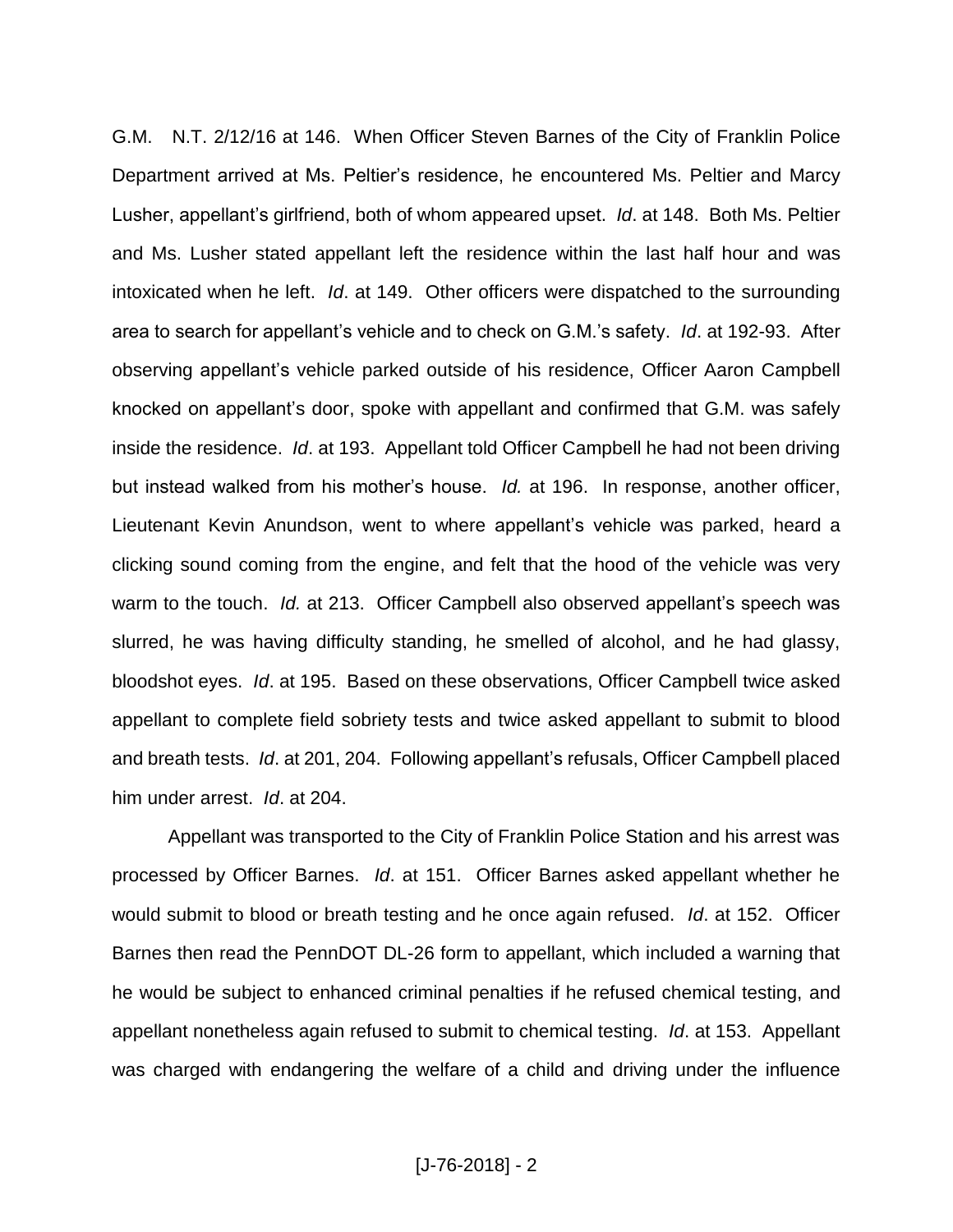(DUI). <sup>1</sup> At the conclusion of his jury trial, the court instructed the jury that if they found appellant guilty of DUI they would also have to "make a finding either he did not or did refuse the testing of blood." *Id*. at 317. The jury ultimately found appellant guilty of both charges and also found appellant "did refuse testing of blood." *Id*. at 321. Based on the jury's finding appellant refused to submit to a blood test and his prior convictions for DUI, the gradation of appellant's DUI conviction was increased pursuant to the former 75 Pa.C.S. §3803(b)(4),<sup>2</sup> and he became subject to a mandatory minimum term of one year imprisonment pursuant to the former 75 Pa.C.S. §3804(c)(3)(i).<sup>3</sup> Based on the foregoing, the trial court sentenced appellant to one to five years' incarceration for the DUI conviction and a concurrent term of five years' probation for the endangering the welfare of a child conviction. *See* Sentencing Order, 3/24/16 at 1, 7.

 $\overline{a}$ <sup>1</sup> 18 Pa.C.S. §4304(a)(1) and 75 Pa.C.S. §3802(a)(1), respectively.

<sup>&</sup>lt;sup>2</sup> The version of Section 3803(b)(4) under which the gradation of appellant's DUI conviction was increased stated, in relevant part, as follows: "An individual who violates [75 Pa.C.S. §]3802(a)(1) where the individual refused testing of blood or breath . . . and who has one or more prior offenses commits a misdemeanor of the first degree." Act of September 30, 2003, P.L. 120, No. 24, §16, amended November 29, 2004, P.L. 1369, No. 177, §2, amended May 8, 2012, P.L. 255, No. 39, §1, amended October 27, 2014, P.L. 2905, No. 189, §1, *former* 75 Pa.C.S. §3803(b)(4). The language was changed following the Supreme Court's decision in *Birchfield* and the increased gradation now applies only to the refusal of breath testing and the refusal of chemical testing pursuant to a valid search warrant. *See* 75 Pa.C.S. §3803(b)(4).

 $3$  The version of Section 3804(c)(3)(i) under which appellant was sentenced stated, in relevant part, as follows: "An individual who violates [75 Pa.C.S. §]3802(a)(1) and refused testing of blood or breath . . . shall be sentenced . . . [f]or a third or subsequent offense, to [] undergo imprisonment of not less than one year[.]" Act of September 30, 2003, P.L. 120, No. 24, §16, amended November 29, 2004, P.L. 1369, No. 177, §3, amended May 11, 2006, P.L. 155, No. 36, §3, amended May 8, 2012, P.L. 255, No. 39, §2, *former* 75 Pa.C.S. §3804(c)(3)(i). The language was changed following the Supreme Court's decision in *Birchfield* and the enhanced penalties now apply only to the refusal of breath testing and the refusal of blood testing pursuant to a valid search warrant. *See* 75 Pa.C.S. §3804(c)(3)(i).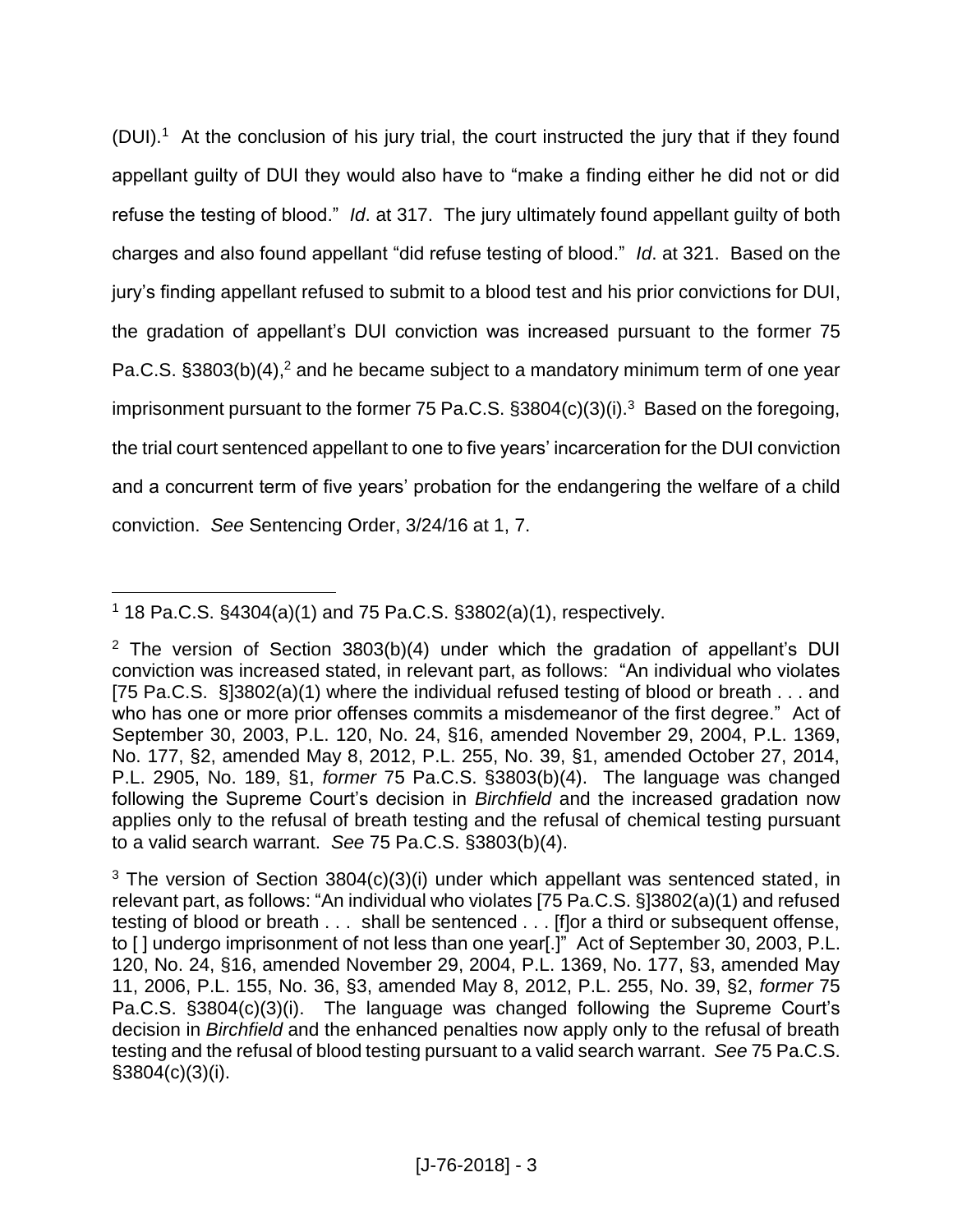Appellant filed an appeal to the Superior Court and raised three issues in his Pa.R.A.P. 1925(b) statement, none of which are at issue in this appeal. *See* Appellant's Rule 1925(b) Statement, 6/20/16 at 1-2. In his brief to the Superior Court, however, petitioner raised an additional claim — that the imposition of an enhanced penalty based upon his refusal to submit to a warrantless blood test was unconstitutional under Birchfield, which was decided after he filed his Rule 1925(b) statement.<sup>4</sup> Appellant's Superior Court Brief at 29-33. In response, the Commonwealth argued appellant waived his *Birchfield* claim for failing to raise it in his Rule 1925(b) statement and, in any event, *Birchfield* was not retroactive. Commonwealth's Superior Court Brief at 22-23. Recognizing this claim implicated the legality of appellant's sentence, the Superior Court held it was not waived. *Commonwealth v. Monarch*, 165 A.3d 945, 952 n.3 (Pa. Super. 2017), *citing Commonwealth v. Barnes*, 151 A.3d 121, 124 (Pa. 2016). However, the panel held the former Section 3804(c)(3)(i) was not unconstitutional as applied to appellant since he also refused the testing of breath and *Birchfield* specifically held enhanced penalties for refusing to consent to a breath test did not violate the Fourth Amendment to the United States Constitution. *Id*. at 952, *citing Birchfield*, 136 S.Ct. at 2186.

 $\overline{a}$ 

<sup>4</sup> In *Birchfield*, the United States Supreme Court considered the constitutionality of warrantless blood and breath tests incident to DUI arrests and the imposition of criminal penalties based on the refusal of those tests. 136 S.Ct. at 2166-67. The High Court held the Fourth Amendment of the United States Constitution ("The right of the people to be secure in their persons, houses, papers, and effects, against unreasonable searches and seizures, shall not be violated . . .") permits warrantless **breath** tests, but not warrantless **blood** tests. *Id*. at 2184-85. The Court additionally stated implied consent laws do not justify warrantless blood tests because "motorists cannot be deemed to have consented to submit to a blood test on pain of committing a criminal offense." *Id*. at 2186. As a result, the Court held criminal sanctions imposed based on the refusal of warrantless blood testing are unconstitutional. *Id*.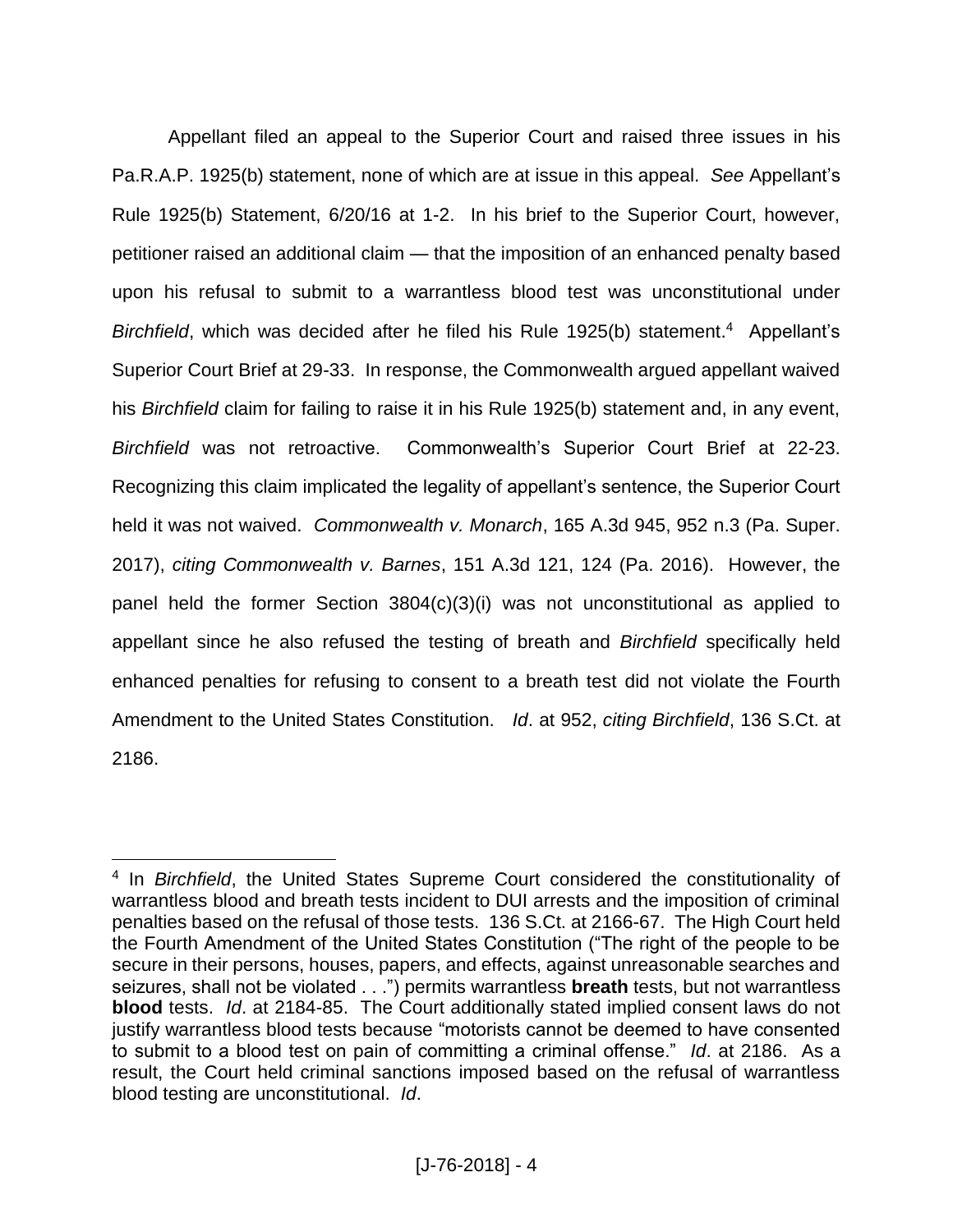We accepted review to consider the following question raised by appellant: "Was [appellant] given impermissible enhanced penalties, as expressed in *Birchfield* [ ], for his refusal to consent to chemical testing?" *Commonwealth v. Monarch*, 179 A.3d 3 (Pa. 2018) (*per curiam*). As we are presented with a question of law, our scope of review is plenary and non-deferential. *Commonwealth v. Ali*, 149 A.3d 29, 34 (Pa. 2016).

Appellant contends his enhanced sentence, which was based on his refusal to submit to a warrantless blood test, is unlawful under *Birchfield*. Although he recognizes he failed to raise the issue before the trial court, appellant submits this claim implicates the legality of his sentence and is thus nonwaivable. Appellant's Brief at 15-16, *citing Commonwealth v. Dickson*, 918 A.2d 95, 99 (Pa. 2007); *Commonwealth v. Aponte*, 855 A.2d 800, 802 n.1 (Pa. 2004). Appellant also relies on our decision in *Barnes*, which held "where the mandatory minimum sentencing authority on which the sentencing court relied is [unconstitutional], and no separate mandatory authority supported the sentence, any sentence entered under such purported authority is an illegal sentence for issue preservation purposes on direct appeal." *Id*. at 17, *quoting Barnes*, 151 A.3d at 127. Appellant contends it is clear his enhanced mandatory minimum sentence is illegal because the mandatory minimums in the former Section 3804(c)(3)(i) are unconstitutional under *Birchfield* when based on the refusal of warrantless blood testing and, without the "mandatory minimum, the court would have had significant discretion to order a sentence less than one year." *Id*. at 19-20.

Appellant also cites numerous cases from the Superior Court, both published and unpublished, which have addressed the retroactivity of *Birchfield*. *Id*. at 20-33. Most significantly, appellant emphasizes the Superior Court has applied *Birchfield* retroactively, even where the issue was not specifically preserved, in cases where a defendant refused blood testing and was sentenced to enhanced penalties. *Id*. at 22, *citing Commonwealth*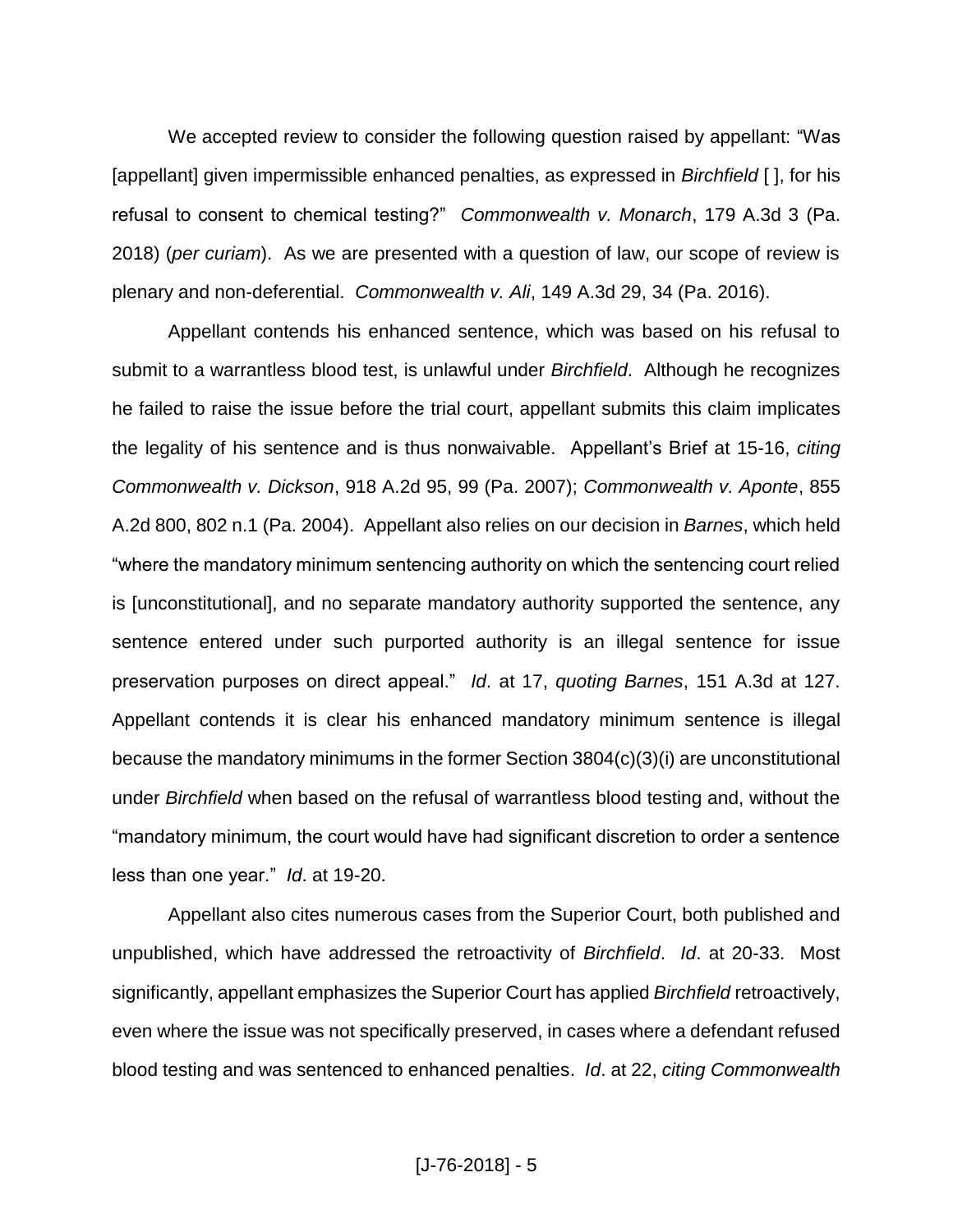*v. Giron*, 155 A.3d 635 (Pa. Super. 2017). Appellant submits the Superior Court has never declined to apply *Birchfield* retroactively in a case where a defendant refused to submit to chemical testing and was sentenced to an enhanced penalty, which indicates a *Birchfield* challenge to a sentencing claim is not waived for failure to raise the issue in the trial court. Appellant's Brief at 32-33. As such, appellant argues *Birchfield* requires that he be resentenced without the enhanced penalty. *Id*. at 35.

Finally, appellant addresses the Superior Court's conclusion that his sentence was not unconstitutional because he also refused the testing of breath. Appellant contends his refusal to submit to breath testing cannot be disentangled from his refusal to submit to blood testing as "refusing breath testing and blood testing would have the same result as just refusing blood testing." *Id*. at 36-37. In essence, appellant argues that once he refused the blood test there would be no reason to submit to a breath test as he already would have been subject to the enhanced penalties. *Id*. at 38. Ultimately, appellant submits there is nothing in the record to indicate he knowingly and voluntarily refused to submit to breath testing as there is no way to know "whether [he] would have consented to breath testing had he known that he could not be forced to undergo blood testing." *Id* at 36-37. (emphasis omitted).

Preliminarily, the Commonwealth concedes "*Birchfield* made clear that individuals who refuse a warrantless blood draw cannot thereafter be charged with a separate criminal charge for the refusal, nor can they be subject to enhanced penalties as a consequence for refusal." Commonwealth's Brief at 7 (emphasis omitted). The Commonwealth further agrees that the Superior Court, following *Birchfield*, "has repeatedly held illegality of sentence to be a valid method of challenging the imposition of an enhanced penalty under [the former Section] 3804(c) and that the appropriate remedy is remand for resentencing." *Id*. The Commonwealth maintains, however, the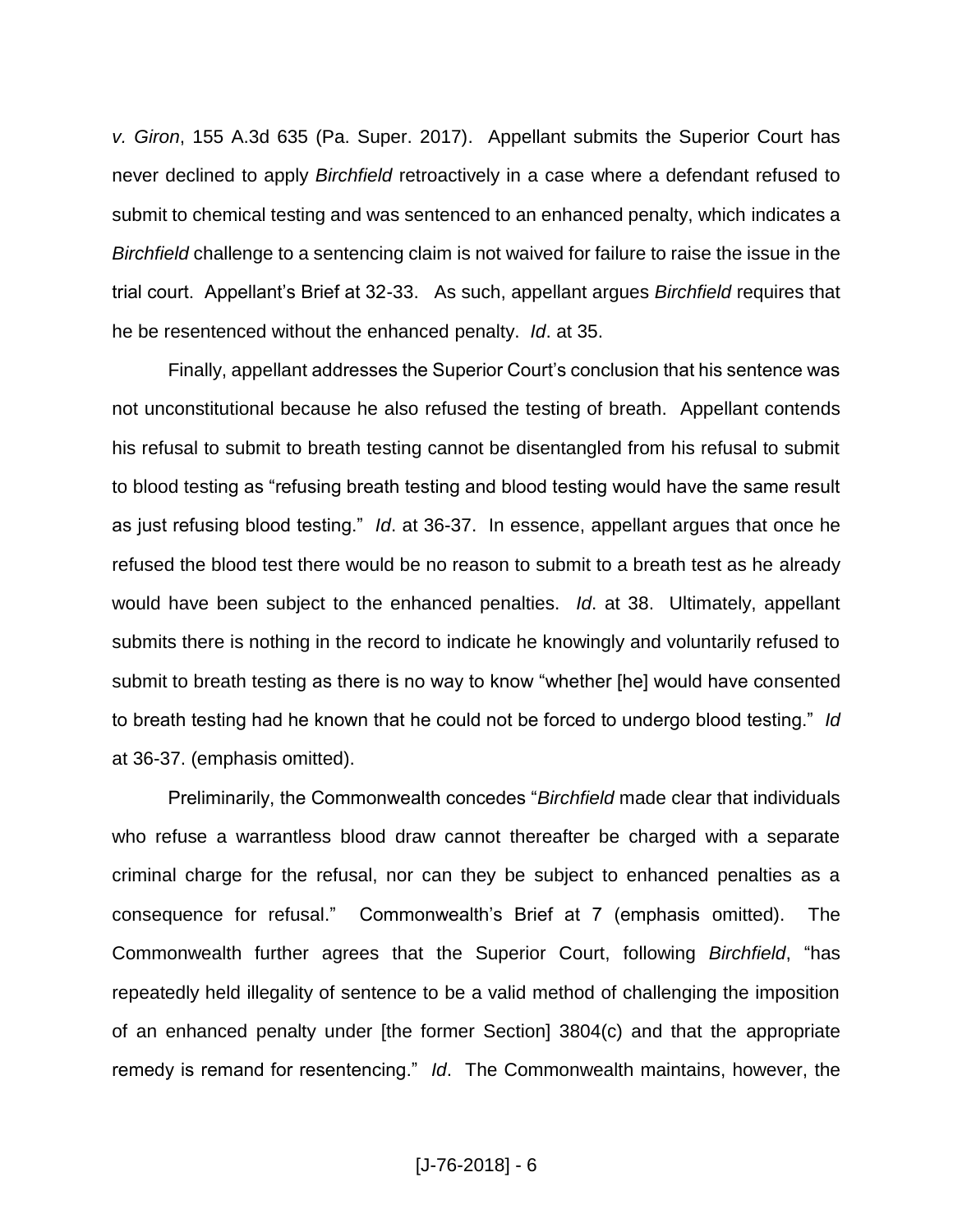retroactive application of *Birchfield* does not entitle this appellant to relief because a remand for resentencing "is only appropriate in instances where an enhancement was imposed solely on the basis of refusal of warrantless blood testing and not in instances where warrantless breath testing was refused." *Id*. (emphasis omitted). The Commonwealth therefore submits the former Section 3804(c) still applies to appellant as he knowingly and voluntarily refused to undergo breath testing.<sup>5</sup> *Id*. at 10.

As a general rule, "in order for a new rule of law to apply retroactively to a case pending on direct appeal, the issue had to be preserved at all stages of adjudication up to and including the direct appeal." *Commonwealth v. Jones*, 811 A.2d 994, 1005 (Pa. 2002) (internal citations and quotations omitted). "However, an exception to the issuepreservation requirement exists where the challenge is one implicating the legality of the appellant's sentence." *Barnes*, 151 A.3d at 124. We agree with the parties and the Superior Court that appellant's *Birchfield* claim implicates the legality of his sentence and is therefore nonwaivable. In *Barnes*, we held "where the mandatory minimum sentencing authority on which the sentencing court relied is rendered void on its face, and no separate mandatory authority supported the sentence, any sentence entered under such purported authority is an illegal sentence for issue preservation purposes on direct appeal." *Id*. at 127. Appellant's main contention is that *Birchfield* rendered his enhanced mandatory sentence under the former Section 3804(c)(3)(i) unconstitutional. Appellant further argues there was no additional authority under which the trial court was required to sentence him to the mandatory minimum term of one year imprisonment. As such,

 $\overline{a}$ 

<sup>5</sup> During oral argument, however, counsel for the Commonwealth conceded — with remarkable and admirable candor — that an enhanced sentence for a breath test refusal would be unconstitutional as applied to appellant, because the jury made a specific finding he refused **blood** testing, but made no separate finding regarding his refusal of **breath** testing. *See Alleyne v. United States*, 570 U.S. 99 (2013) (facts increasing mandatory minimum sentences must be submitted to jury for finding beyond a reasonable doubt).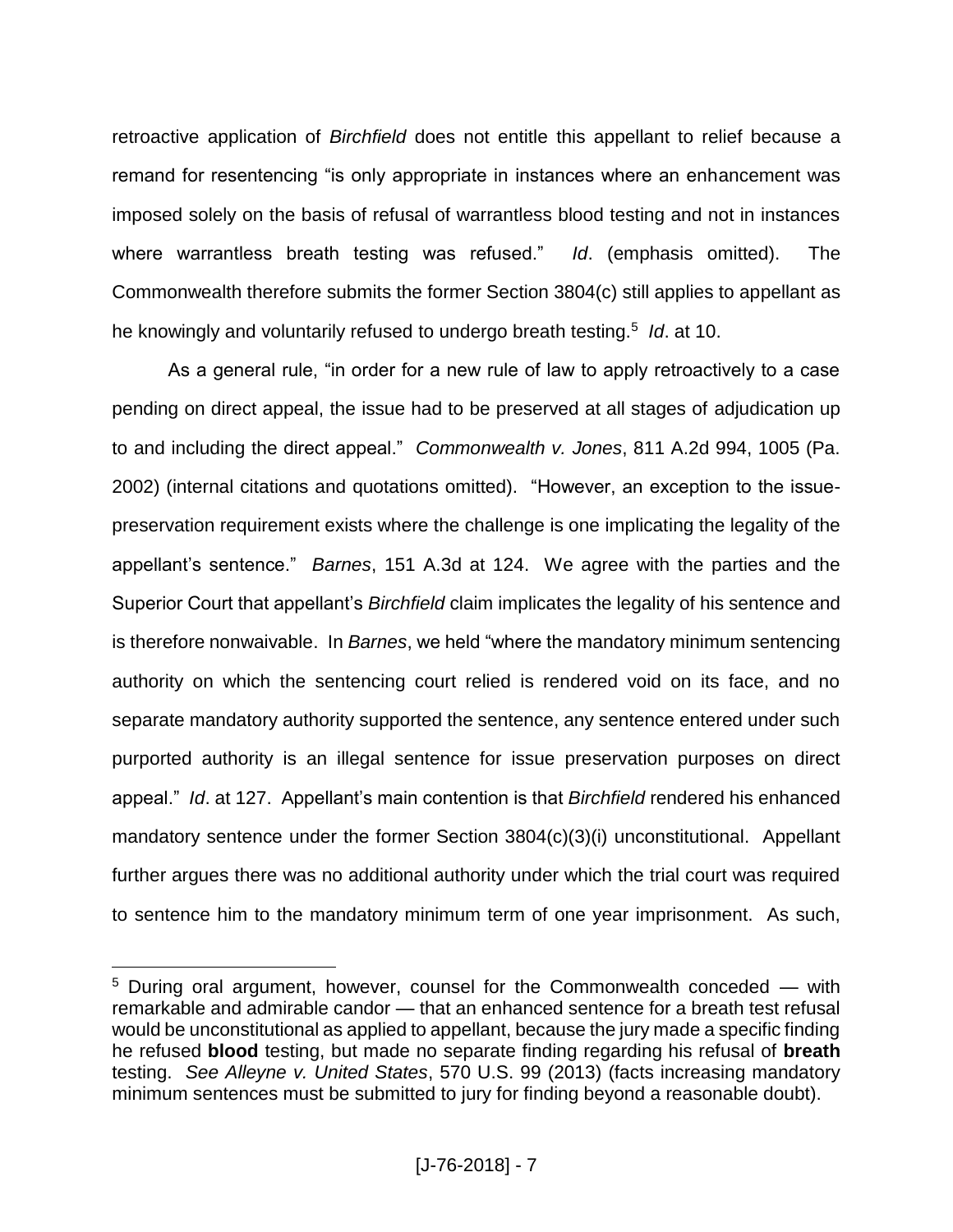appellant's claim implicates the legality of his sentence and he is entitled to a merits review of that claim, which includes the retroactive application of *Birchfield*.

As to the merits, we also agree with the parties and the Superior Court that appellant's enhanced mandatory minimum sentence under the former Section 3804(c)(3)(i), based on his refusal to submit to a warrantless blood test, was rendered unconstitutional by the *Birchfield* decision. In *Birchfield*, three defendants were arrested for driving under the influence and informed it was a crime to refuse to submit to chemical testing. 136 S.Ct. at 2170-72.<sup>6</sup> Defendant Birchfield refused to submit to a blood test while defendant Bernard refused to submit to a breath test. *Id*. at 2170-71. Birchfield was charged under North Dakota's refusal statute and Bernard was charged under Minnesota's refusal statute, both of which make it a crime to refuse to submit to chemical testing. *Id*. On appeal to the Supreme Court, both defendants claimed the Fourth Amendment to the United States Constitution prohibited criminalizing refusals of warrantless chemical testing. *Id*.

The High Court ultimately affirmed Bernard's conviction, finding "the Fourth Amendment permits warrantless breath tests incident to arrests for drunk driving" as "[t]he impact of breath tests on privacy is slight, and the need for [chemical] testing is great." *Id*. at 2184. However, the Court reached a different conclusion with respect to blood tests, opining they are "significantly more intrusive [than breath tests], and their reasonableness must be judged in light of the availability of the less invasive alternative of a breath test." *Id*. Accordingly, the High Court found there to be "no satisfactory justification for

 $\overline{a}$ 

<sup>6</sup> *Birchfield* involved three defendants: Danny Birchfield who was criminally prosecuted in North Dakota for refusing a warrantless blood test after being arrested for DUI; William Robert Bernard, Jr. who was criminally prosecuted in Minnesota for refusing a warrantless breath test after being arrested for DUI; and Steven Michael Beylund who was arrested for DUI in North Dakota and submitted to a warrantless blood test. *Birchfield*, 136 S.Ct. at 2170-72. As the present appeal involves a refusal to submit to chemical testing, we need only discuss the cases of Birchfield and Bernard.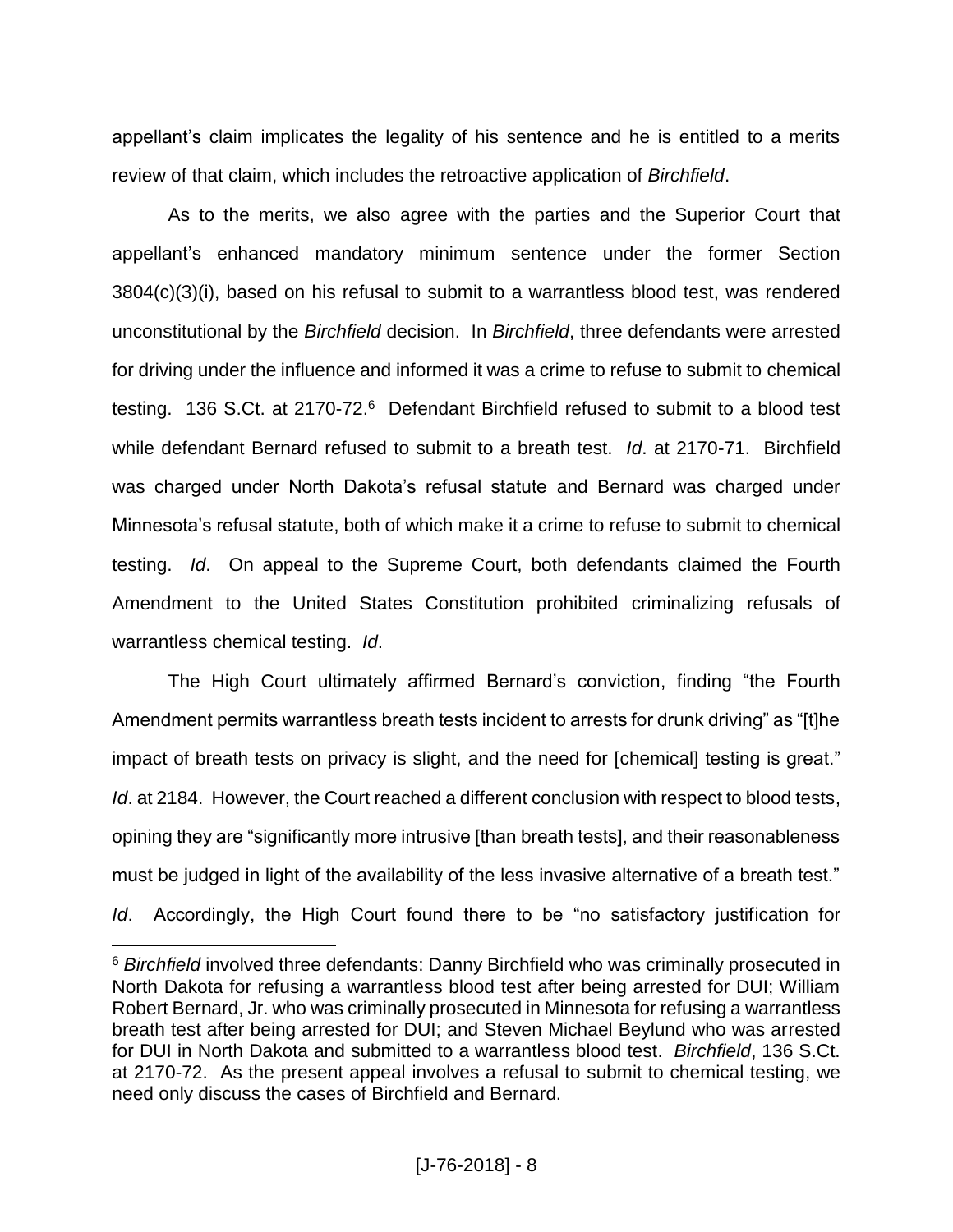demanding the more intrusive alternative without a warrant." *Id*. The Court, in holding warrantless blood tests cannot be justified by implied consent laws, further stated "motorists cannot be deemed to have consented to submit to a blood test on pain of committing a criminal offense." *Id*. at 2186. As such, the Court concluded "Birchfield was threatened with an unlawful search and that the judgment affirming his conviction must be reversed." *Id*. In essence, the Court held Birchfield could not be subject to a criminal conviction based on his refusal to submit to an unlawful search.

Although appellant is subject only to enhanced penalties for his refusal to submit to warrantless blood testing, rather than the separate criminal offense at issue in *Birchfield*, we hold the same analysis applies here. Indeed, the *Birchfield* Court contemplated that the decision would apply not only to separate criminal offenses but also to enhanced sentencing or other criminal penalties that might arise from refusal. In its discussion of implied consent, the Court stated "[i]t is another matter, however, for a State not only to insist upon an intrusive blood test, but also to impose criminal **penalties** on the refusal to submit to such a test." *Id*. at 2185 (emphasis added). Former Section 3804(c)(3)(i) authorized additional criminal penalties based on the refusal to submit to a warrantless blood test. Under *Birchfield*, it is clear the enhanced mandatory minimum sentences authorized by the statute are unconstitutional when based on a refusal to submit to a warrantless blood test. Accordingly, appellant's mandatory minimum sentence based on his refusal to submit to warrantless blood testing must be vacated.

Additionally, we agree with the Commonwealth that the Superior Court erred in holding appellant's enhanced mandatory minimum sentence under the former Section 3804(c)(3)(i) was valid based on his refusal to submit to breath testing. We conclude *Alleyne* precludes such a result, and because this issue — like the *Birchfield* claim implicates the legality of a sentence, it is nonwaivable and may be raised by this Court